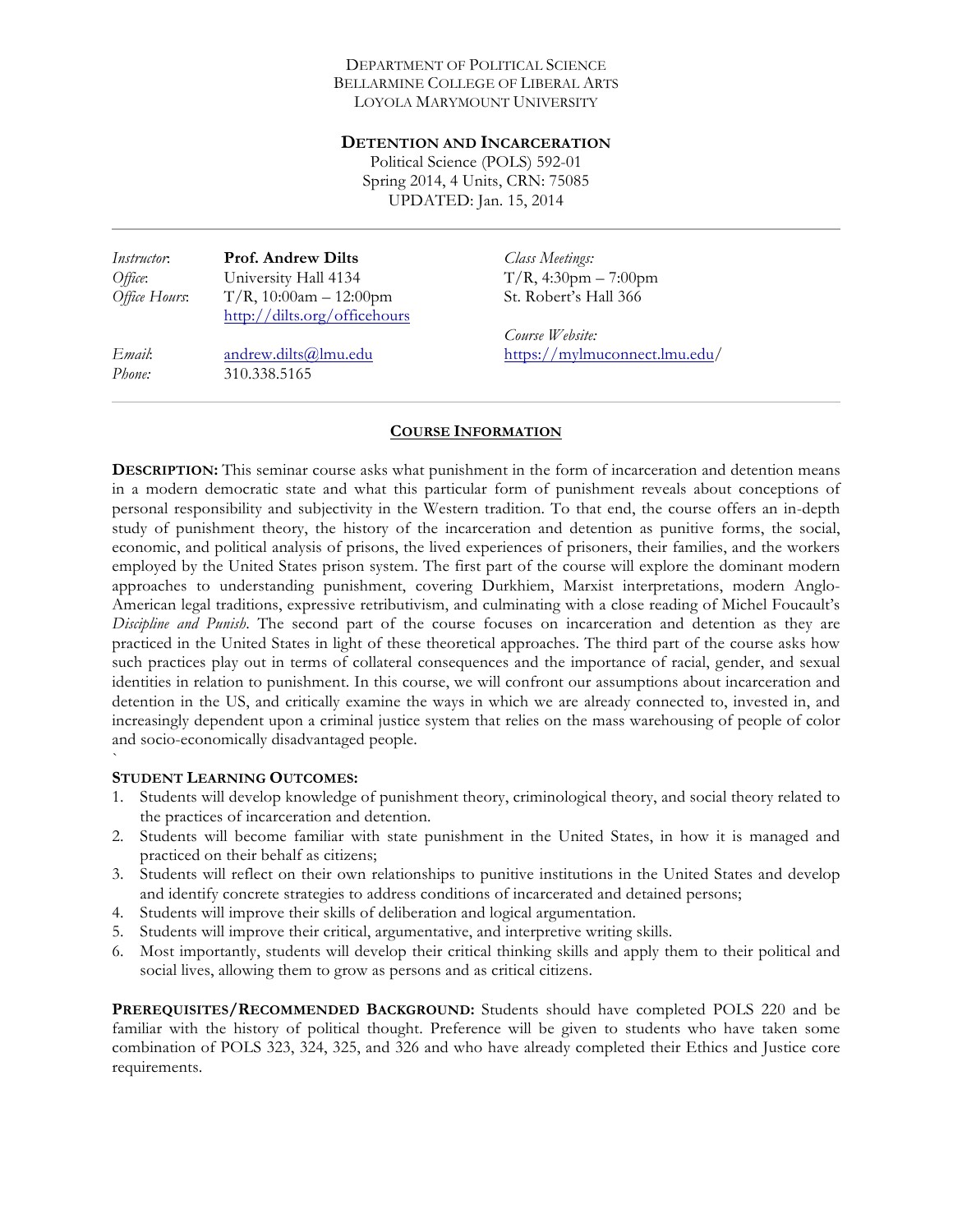#### **COURSE REQUIREMENTS**

This course is a 4-unit, upper-division course that fulfills the Political Science department's "seminar" requirement. This means that this course has **intensive reading requirements** and you will be held accountable for that reading with frequent writing assignments; it will require **multi-draft writing** throughout the semester; it will substantively focus attention on **methodological training** in political theory (by applying theoretical frameworks to empirical practices); it includes **a significant individual mentoring component***.*  To reflect these ends, the course has the following requirements:

- (1) You will give two **in-class presentations** with another student, once before spring break, and once in the second half of the semester. Presentations will last no longer than 15 minutes and will follow the presentation requirements distributed by the instructor.
- (2) You will submit **write a substantial research paper** during the semester. This paper must be formatted and submitted properly to receive full credit, as documented in the course paper requirements on the course website.
- (3) You will submit a **research paper prospectus**, including a clear statement of your thesis, an abstract, and an outline of proposed paper.
- (4) You will submit a rough draft of the research paper to the instructor and to your peers that will be used in a formal **peer-review** session, editing and commenting on two of your colleagues' paper drafts.
- (5) You will prepare an **annotated bibliography** supporting your research paper, turned in and updated at multiple points throughout the semester.
- (6) You will be held accountable to each other for the substantial course reading by **keeping a reading journal throughout the course.** To receive full credit, you must have substantive entries in your reading journal for **each** required reading, and prepare a reading question for each class meeting that demonstrates (a) completion of the reading assignment and (b) thought and reflection on the reading assignment. The grading criteria for these questions and the journals are discussed in detail below.
- (7) You must **attend class** and be an **active participant** in discussion. Because this is a text-driven course, you **must always bring a hard-copy of the day's reading to class and you must be prepared to publicly present your reading question in class**. If you are more than 5 minutes late to class, you will be marked as absent. If you do not bring your copy of the reading with you to class, you will be marked as absent.

#### **GRADE BREAKDOWN:**

| Presentation 1          | 15%    | <b>GRADING SCALE:</b> |            |
|-------------------------|--------|-----------------------|------------|
| Presentation 2          | 15%    | A                     | $93 - 100$ |
| Paper Prospectus:       | $5\%$  | $A-$                  | $90 - 92$  |
| Annotated Bibliography: | $10\%$ | $B+$                  | 88-89      |
| Research paper:         | 30%    | B                     | 83-87      |
| Peer Review:            | $5\%$  | $B -$                 | 80-82      |
| Reading Questions:      | $10\%$ | $C+$                  | 78-79      |
| Attendance:             | $5\%$  | C                     | 73-77      |
| Participation:          | $5\%$  | $C$ -                 | $70-72$    |
|                         |        | D                     | $60 - 69$  |
|                         |        | F                     | $0 - 59$   |

\*\*\**Any student who receives a failing grade for attendance and participation will receive a failing grade for the class*. *Any student who has not turned in all paper drafts will receive a failing grade for the class.\*\*\**

**READING JOURNALS:** Each student is required to keep a reading journal for this course. These journals will be randomly collected three times throughout the semester for grading. Each week you should have an entry for **each required reading and a reading question that you are ready to present in class.** A good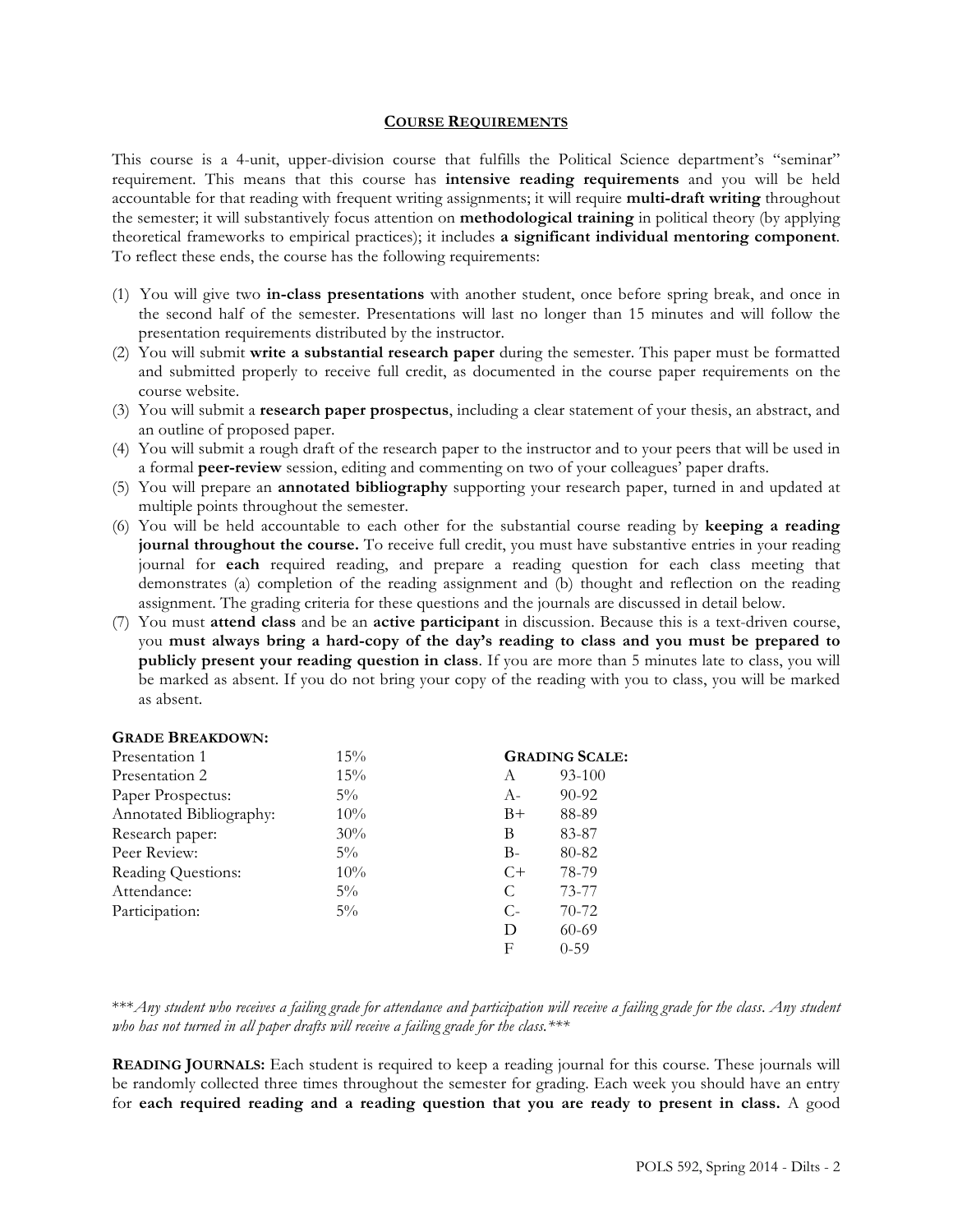reading question is one that directly and explicitly engages with the text. Your question should directly refer to a specific passage, term, or concept that you are puzzled about, and it should offer your interpretation of the passage at hand. It should be focused on something that genuinely puzzles you in the reading, and which you can probably assume that others find puzzling or confusing as well.

In the unlikely event that students are not keeping up with the reading, the instructor reserves the right to add short reading quizzes without notice.

#### **COURSE POLICIES**

**ATTENDANCE:** Timely, prepared, and engaged attendance is required. Absences will only be excused in the case of illness or emergency. If there is a conflict between course participation and religious observance, please contact me in advance. It is not necessary to obtain prior approval from the instructor when missing a meeting is unavoidable, but note that students bear the *entire responsibility* for the decision to miss class and for whatever effect that may have on their course grade and their learning experience. Repeated absences and lateness will directly affect the discussion and attendance portion of a student's grade, as detailed in the course requirements section. Participation in class discussions will be evaluated on quality, quantity, and appropriateness of student questions and comments. Please note: it is just as possible to talk *too much* as it is to talk too little in class. Likewise, there is such a thing as active listening, and yes, your professors are capable of distinguishing this from passive listening. If you are worried about your the level and/or quality of your participation, the best thing to do is to come to office hours, where the professor can give you direct feedback throughout the semester, rather than at the end (when it is too late to change your behavior!).

**RESPECT FOR OTHERS:** Given the sensitive nature of the topics explored, a spirit of toleration and civility is crucial for classroom discourse. Students should respectfully listen to others' critiques and articulate responses in a thoughtful manner.

**LATE PENALTIES:** Assignments are accepted when they are due. Assignments must be turned in at the designated time and place. Failure to turn in an assignment on time is unacceptable except with the prior agreement of the instructor (which will be given only in exceptional circumstances). Except in documented cases of illness or emergency, a penalty of **up to a full letter grade** may be assessed for each day (24hrs) the assignment is late. When assignments are submitted electronically, this includes weekend days.

**PLAGIARISM & ACADEMIC HONESTY:** Academic dishonesty will be treated as an extremely serious matter. Proven plagiarism of any kind may result in automatic failure of the course, and will be referred to the University for further disciplinary action without exception. I reserve the right to submit your electronic document to plagiarism detection websites if necessary. It is **never** permissible to turn in any work that has been copied from another student or copied from a source (including the Internet) without properly acknowledging the source. It is your responsibility to make sure that your work meets the standard of academic honesty set forth in the "LMU Honor Code and Process" which appears in the LMU Bulletin 2013- 2014. It is not permissible to turn in work for a class that has been previously submitted in part, or in whole, for credit in another course. Any doubts of questions related to this policy should be brought to your instructor as soon as they arise and before you turn in the work. You should also refer to the additional statement on academic honesty in the writing requirements posted on the course website.

**GENDER NEUTRAL & GENDER SPECIFIC LANGUAGE, NAMES & ACCENTS:** Academics no longer use the pronoun "he" to apply universally to all persons, nor do we use the term "man," when we are referring to humanity or people in general. In our writing, when we are making generalizations we should use gender neutral pronouns, that is, sie and hir, s/he, him or her, they/their, etc. When referring to a specific person or group of people, we should use the language and pronouns *that they prefer* if we know them. Further, we should be attentive to the spelling and accents of author's names. Finally, all authors must be referred to by their entire names, or only their last names, *not by their first names*, orally and in writing.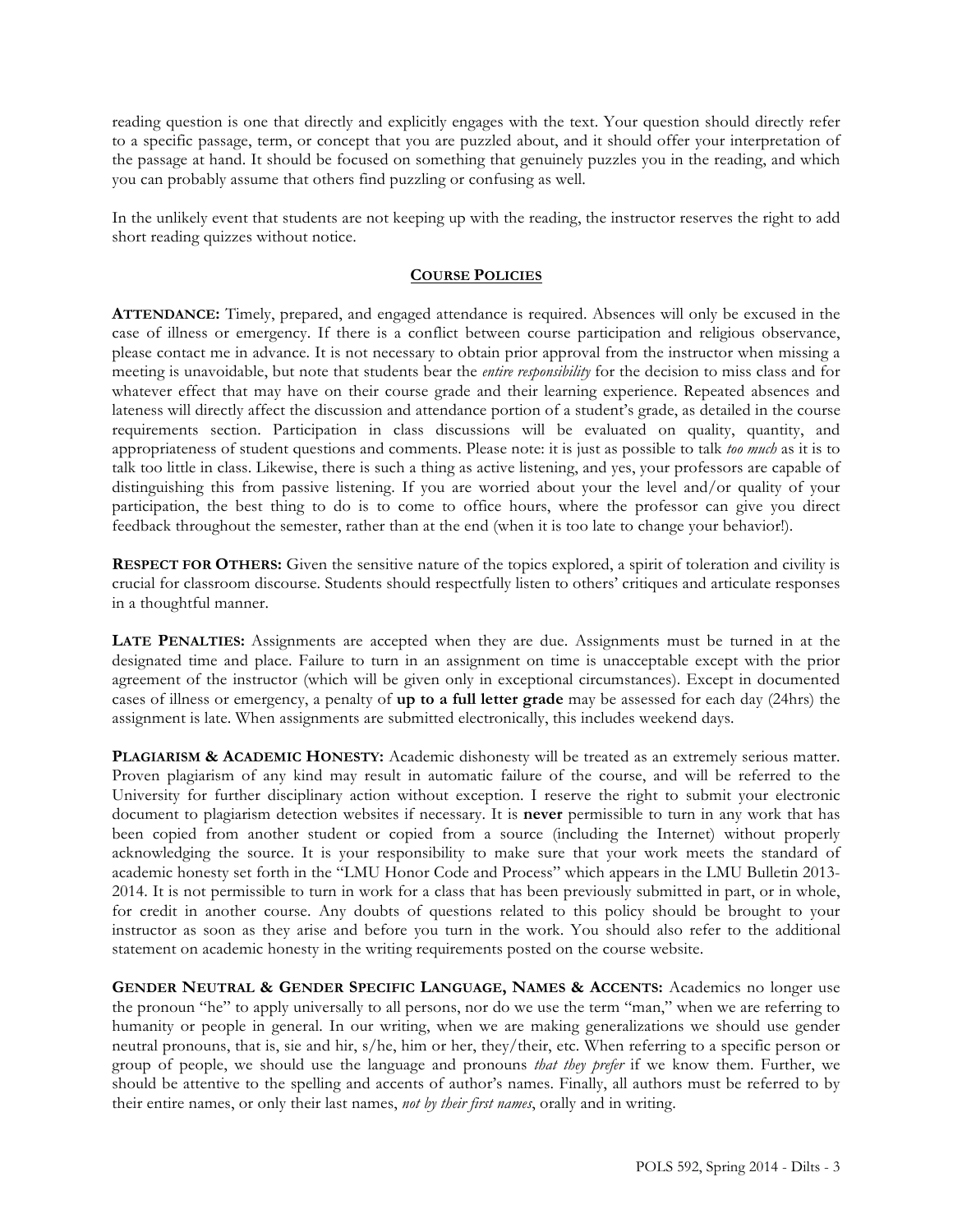Where this is not possible (either because the claim you are making is gendered, or because you are relying on a text that uses gender-exclusive pronouns), you must explain why this is the case. Usually, this requires no more than a footnote (e.g. Rawls uses "he" or "mankind" as universals. Add a footnote at your first usage of his language, directly quoted or not, and say that you are following Rawls' usage here, and do not mean to endorse his usage). You aren't necessarily required to solve these problems, but you are required to make note these problems and signal your awareness of them.

**EMAIL COMMUNICATION:** At times I will communicate with the entire class using campus email systems, so it is essential that you regularly check your lion.lmu.edu email address or forward your lion account email to your preferred email address. I encourage you to contact me via email with questions about the course, the material we cover in class, and assignments.

You are expected to be professional in all communication with the instructor. All email communication should be in complete sentences with a proper salutation and conclusion. Treat the email more as a letter and less like a text message. Include a comprehensible subject heading (e.g. "POLS 327 paper question"), address and sign the email, making sure to identify what class you are in (usually instructors are teaching more than one class) and explain clearly what it is that you are inquiring about. Failure to do these will guarantee that you will not get a response. Also, unless I've explicitly stated otherwise, I generally check my faculty email only during normal business hours (more or less from 7am to 6pm).

Finally, here is a short list of things to which **I will not respond**:

- Questions that can be answered by checking the course syllabus or looking online.
- A request to know **if** you missed anything during an absence. (The answer is yes.)
- A request to know **what** you missed during an absence. (Instead of asking this through email, take the appropriate next steps to catch up: ask a classmate for notes, meet with me in my office hours, etc.)

**TECHNOLOGY USE DURING CLASS:** You are welcome to bring a computer or tablet to class provided that it enables you to engage *more* in the class discussion. You may also use a computer or tablet to help you take notes. Email, Twitter, Facebook, or anything at all that is not directly related to the *conversation* we are having will not be tolerated. Using a computer in this way during a seminar is rude and disrespectful to your classmates. **If you need to use a computer in class, you will be expected to post copies of your class notes on the class website immediately following the class session to share with others**. If you are not willing to do this, do not bring a computer with you.

## **Please note that E-Reserve texts should be \*printed\* and brought to class. Electronic/digital editions of the texts are not acceptable for this course.**

There is no reason to use your phone. It should be **turned off and put away**. If your phone rings during class, be prepared for me to answer it for you, and you will be marked absent for the session.

**OFFICE HOURS:** I look forward to meeting with you all during regularly scheduled office hours, or by appointment when meeting during office hours is not possible. Students who would like to discuss issues raised in the course further than class discussions will permit, or students who encounter difficulties with the course or the assigned material, are especially encouraged to attend office hours. Students are strongly encouraged to schedule office hour appointments in advance and to keep those appointments promptly.

**ACCOMMODATION**: Loyola Marymount University is committed to equality in educational opportunity. Students with special needs as addressed by the Americans with Disabilities Act who need reasonable modifications, special assistance, or accommodations in this course should promptly direct their request to the Disability Support Services Office. Any student who currently has a documented disability (physical, learning, or psychological) needing academic accommodations should contact the Disability Services Office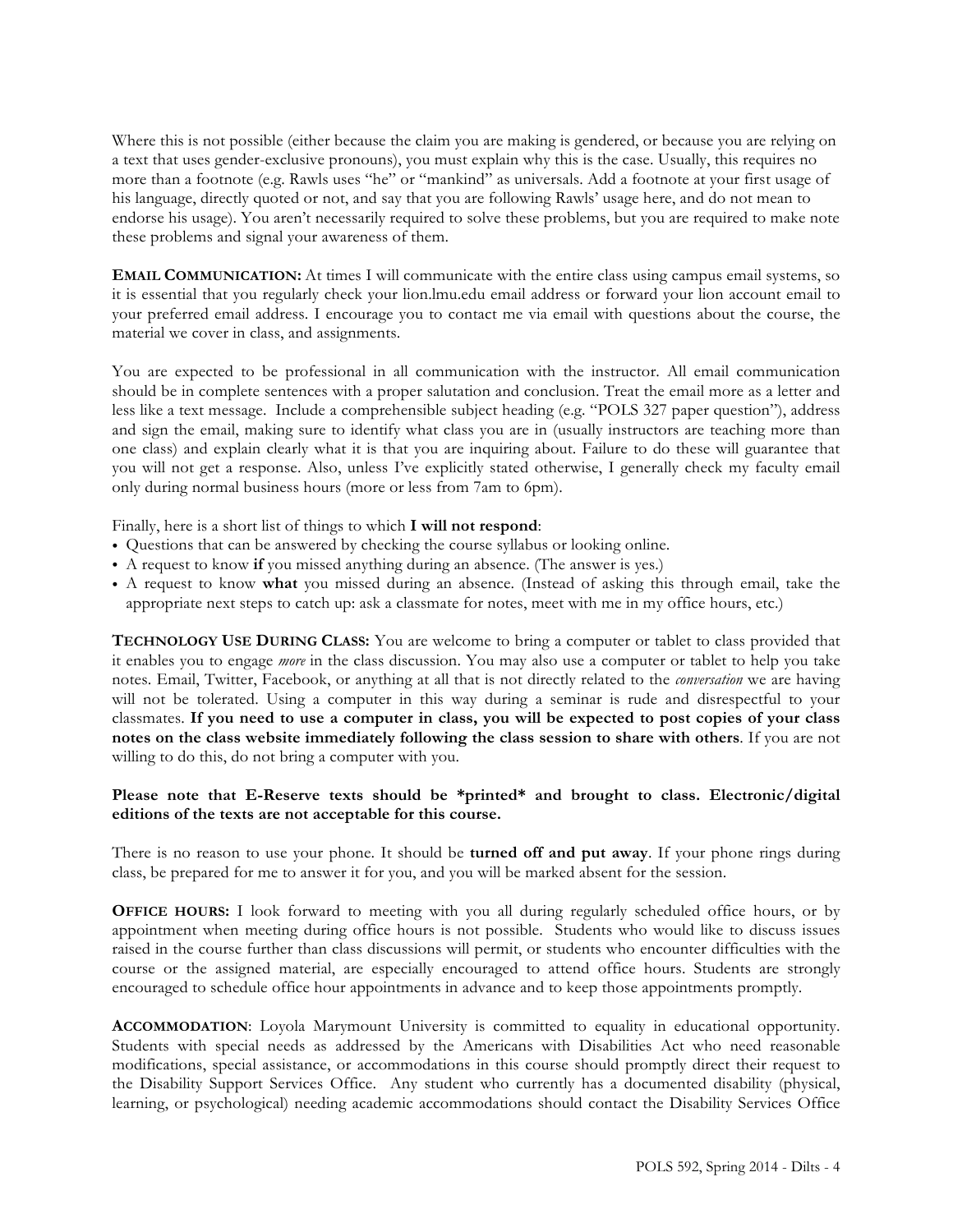(Daum Hall Room 224, 310-338-4535) as early in the semester as possible. All discussions will remain confidential. Please visit http://www.lmu.edu/dss for additional information.

**TENTATIVE NATURE OF THE SYLLABUS:** If necessary, this syllabus and its contents are subject to revision; students are responsible for any changes or modifications distributed in class or posted on MYLMU Connect

## **REQUIRED TEXTS**

These texts will all be available for purchase from the bookstore. You are welcome to purchase them wherever you please or borrow them from the library, but *please use these editions of the texts* so that we are all literally on the same page during class. You will be expected to come to class with the text in hand. Some readings will be made available via electronic reserve in PDF format. You must **print** hard copies of these readings, i.e. do not bring your computer or e-reader in order to refer to the texts.

- David Garland, *Punishment and Modern Society* (Chicago), ISBN: 0226283828.
- Michel Foucault, *Discipline and Punish*, (Vintage), ISBN: 978-0679752554.
- Meda Chesney-Lind and Marc Mauer (eds.), *Invisible Punishment: The Collateral Consequences of Mass Imprisonment* (New Press), ISBN: 978-1565848481.
- Marc Mauer, *Race to Incarcerate, Revised Edition* (New Press), ISBN: 978-1595580221.
- Angela Davis, *Are Prisons Obsolete?* (Seven Stories Press), ISBN: 978-1583225813.

Recommended:

- Michael Harvey, *Nuts and Bolts of College Writing* (Hackett, 2003), ISBN: 9780872205734.
- Stanley Chodorow, *Writing a Successful Research Paper* (Hackett, 2011), ISBN: 9781603844406.

## **TENTATIVE COURSE SCHEDULE**

## **Week 1: Course Introduction and Overview**

## **Week 2: Defining Punishment [91]**

T Jan. 21:

- H.L.A. Hart, 1968, "Prolegomenon to the Principles of Punishment" in *Punishment and Responsibility*. Oxford: Oxford University Press. 1-27. [28]\*
- Joel Feinberg, 1970, "Justice and Personal Desert." Chapter 4 in *Doing and Deserving*. Princeton: Princeton University Press. 55-94. [40]\*
- David Garland, *Punishment and Modern Society,* Introduction and Chapter 1, pp. 1-22. [23]\*

# **Week 3: Sociological Functions of Punishment 1: Solidarity and Authority [122]**

T Jan. 28:

- Emile Durkheim, 1893 [1984], "Mechanical Solidarity, or Solidarity by Similarities." Chapter 2 in *The Division of Labor in Society*. New York: Free Press. 31-67. [37]\*
- George Herbert Mead, 1918, "The Psychology of Punitive Justice" *The American Journal of Sociology*. Vol. 23, No. 5. 577-602. [26]\*
- Garland, Chapters 2-3, pp. 23-81. [59]

## **Week 4: Sociological Functions of Punishment 2: Social Control**

T Feb. 4:

• Georg Rusche and Otto Kirchheimer, *Punishment and Social Structure*, selections TBA.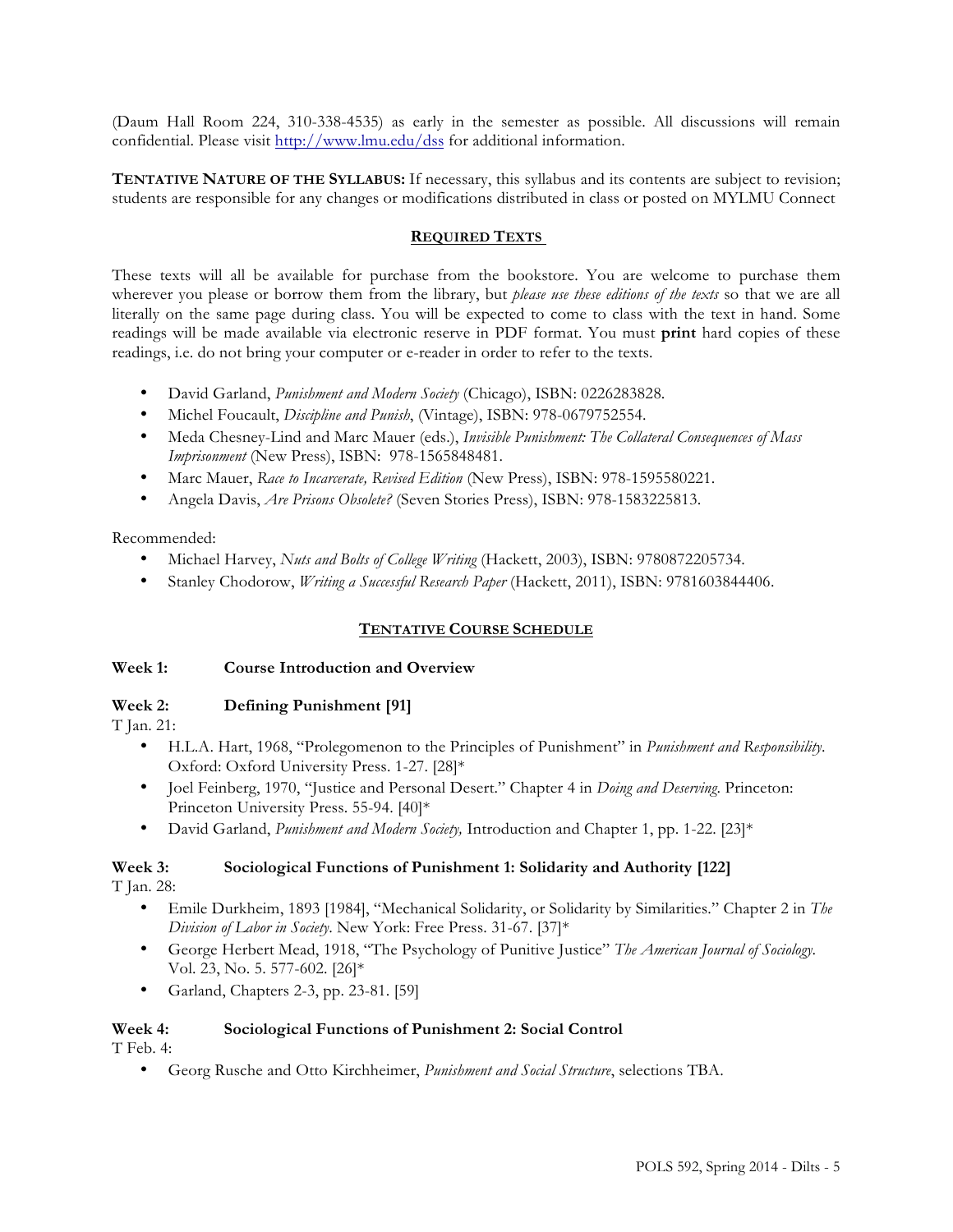- Evgeny Pashukanis, 1924, "Law and Violation of Law." Chapter 7 of *A General Theory of Law and Marxism*. Online at: http://www.marxists.org/archive/pashukanis/1924/law/ch07.htm \*
- Garland, Chapters 4 and 5, pp. 83-130. [48]

#### **Week 5: Foucault: Discipline and Punish: The Birth of The Prison [92]** T Feb. 11:

• Michel Foucault, 1975 [1977], *Discipline and Punish*. Part 1: Torture, 3-69. [67]

• Garland, Chapter 6, pp. 131-155. [25]

## **Week 6: Foucault: Discipline and Punish: The Birth of The Prison [153]**

T Feb. 18:

- Foucault, Part 2: Punishment, 73-131. [59]
- Foucault, Part 3: Discipline, 135-228. [94]

## **Week 7: Foucault: Discipline and Punish: The Birth of The Prison [96]**

T Feb. 25:

- Foucault, Part 4: Prison, 231-308. [78]
- Garland, Chapter 7, pp. 157-175. [18]

## *Suggested additional reading*

- Michel Foucault, "What is this thing called Punishing?"\*
- Michel Foucault, "Prison Talk."\*
- Michel Foucault, *Abnormal,* Lectures 1 and 2.\*
- Michel Foucault, *Society Must be Defended,* Lecture 11.\*
- David Garland, "Review: Foucault's 'Discipline and Punish'--An Exposition and Critique" *American Bar Foundation Research Journal*, Vol. 11, No. 4. (Autumn, 1986), pp. 847-880.\*

## **Week 8: SPRING BREAK – NO CLASSES**

## **Week 9: Where are we, and how did we get here?**

T Mar. 11:

- Pew Center on the States, 2008, "1 in 100: Behind Bars in America 2008." [37]\*
- Bureau of Justice Statistics, 2013, "Correctional Populations in the United States, 2012." \*
- Marc Mauer, *Race to Incarcerate,* Chapters 1-6, pp. 1-129. [129]
- Todd Clear and Natasha Frost, *The Punishment Imperative,* Chapters 1 and 4, pp. 17-46, 71-112. [72]\*
- Film: *House I Live In* (available online via Netflix, Apple, YouTube, Google and others).

## **Week 10: Mass Incarceration and the Prison Industrial Complex**

T Mar. 18:

- Alexander Paterson, 1951, "Why Prisons?" in *Paterson on Prisons*. London: Frederick Muller. 21-29. [9]\*
- David Garland, 2007, "The Meaning of Mass Imprisonment." [3]\*
- Norval Morris, 1995, "The Contemporary Prison: 1965-Present" In The Oxford History of the Prison, 202-231. [30]\*
- Mike Davis, 1995, "Hell Factories in the Fields," in *The Nation.* [5] \*
- Eric Schlosser, 1998, "The Prison-Industrial Complex" in *The Atlantic*. [24]\*
- Loic Wacquant, 2002, "From Slavery to Mass Incarceration" *New Left Review* 13. [20]\*
- Katherine Beckett and Naomi Murakawa, 2012, "Mapping the shadow carceral state: Toward an institutionally capacious approach to punishment" in *Theoretical Criminology* 16: 221 [20]\*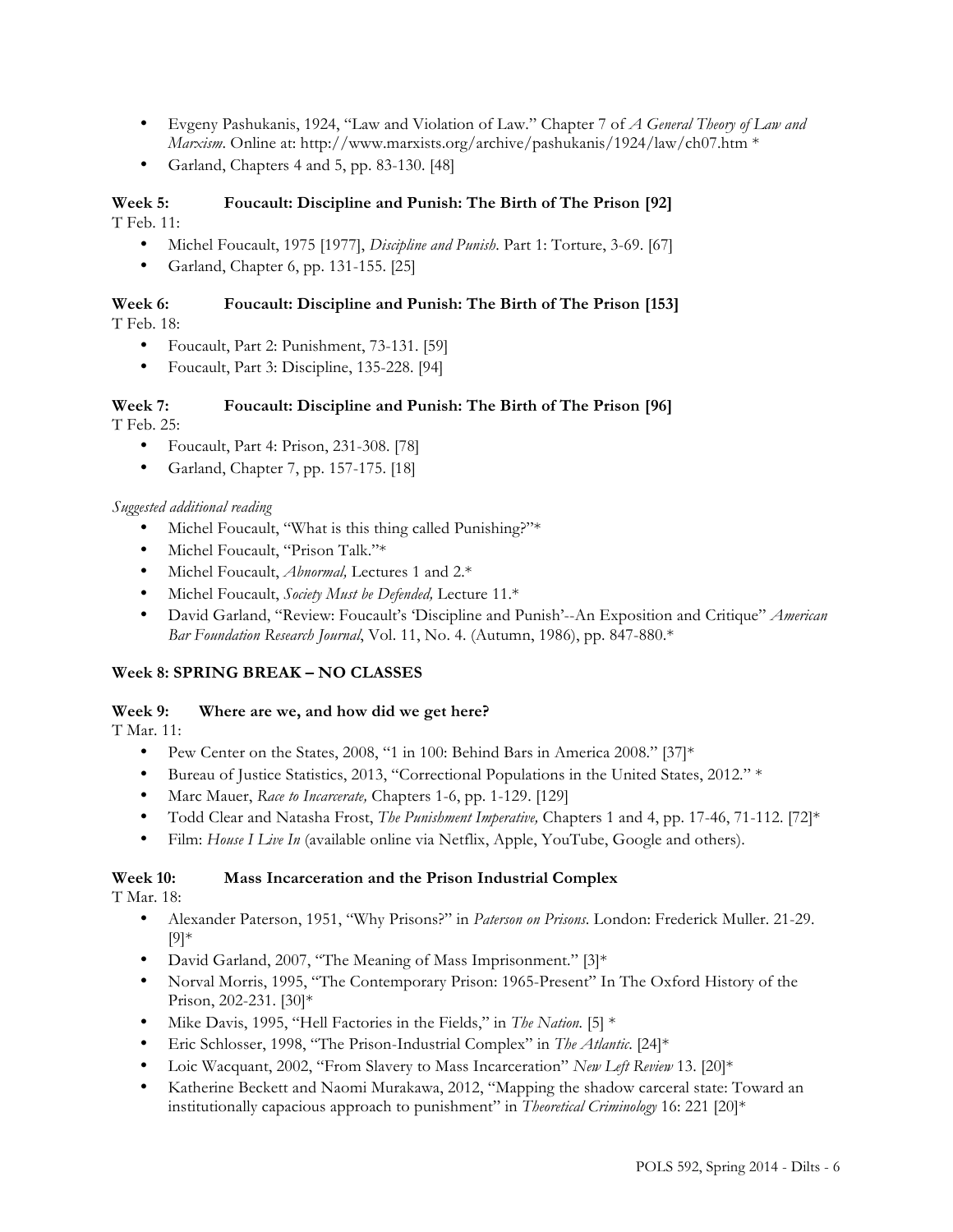## **Week 11: "Life" and "Death": Solitary Confinement, LWOP, and Capital Punishment [166]** T Mar. 25:

• Marie Gottschalk, 2011, "The Long Shadow of the Death Penalty: Mass Incarceration, Capital Punishment, and Penal Policy in the United States" in *Is the Death Penalty Dying?* Austin Sarat, ed, New York: Cambridge University Press, 292-321. [30]\*

- Raymond Luc Levasseur, 1996, "Trouble Coming Every Day: ADX–The First Year" in *The New Abolitionists: (Neo)Slave Narratives and Contemporary Prison Writings,* Ed. Joy James, pp. 45-55. [11]\*
- Lorna Rhodes, 2004, "Controlling Troubles," in *Total Confinement,* Berkeley: UCPress, pp. 21-60.  $[40]$ \*
- Lisa Guenther, *Solitary Confinement: Social Death and its Afterlives*, Chapter 1 (pp. xi-xxvii) and Chapter 7 (pp. 161-194). [51]\*
- Keremet Riter, 2012, "Parole, snitch, or die: California's supermax prisons and prisoners, 1997– 2007," *Punishment and Society* 14(5) 530-563. [34]\*
- Selected Statements from the Short Corridor Collective on the 2013 Pelican Bay Hunger Strike. \*

## **Week 12: Race and Migration [134]**

T Apr. 1:

- Mauer, Chapters 7-8, pp. 130-176 [47]
- Loic Wacquant, 2005, "Race as Civic Felony" [16]\*
- Angela Davis, "Racialized Punishment and Prison Abolition" in *The Angela Davis Reader,* pp. 96-107  $[12]*$
- Nicholas De Genova, 2004, "The Legal Production of Mexican/Migrant 'Illegality'" [26]\*
- Mary Bosworth, 2007, "Identity, Citizenship, Punishment" in *Race, Gender and Punishment.* [8]\*
- Miller, Teresa, 2002, "The Impact of Mass Incarceration on Immigration Policy." in *Invisible Punishment*, 214-238. [25]\*

## **Week 13: Gender and Sexuality [142]**

T Apr. 8:

- Kathy Boudin, "Our Skirt" in *Doing Time: 25 Years of Prison Writing.* \*
- Assata Shakur, 1978, "Women in Prison: How We Are," in *The New Abolitionists: (Neo)Slave Narratives and Contemporary Prison Writings,* Ed. Joy James,*,* pp. 77-89. [13]\*
- Victoria Law, Resistance Behind Bars, Overview, pp. 1-18. [18]\*
- Chesney-Lind, Medea, 2002, "Imprisoning Women: The Unintended Victims of Mass Imprisonment" in *Invisible Punishment*. 79-94. [16]\*
- Richie, Beth, 2002, "The Social Impact of Mass Incarceration on Women" in *Invisible Punishment*. 136- 149. [14]\*
- Dorothy Roberts, 1995, "Punishing Drug Addicts Who Have Babies." in *Critical Race Theory: The Key Writings that Formed the Movement*. Crenshaw et. al Eds. New York: The New Press. 384-426. [42]\*
- Stephen Dillon, 2012, "The Only Freedom I can See: Imprisoned Queer Writing and the Politics of the Unimaginable" in *Captive Genders: Trans Embodiment and the Prison Industrial Complex, Edinburgh:* AK Press, 169-184. [16] \*
- Clifton Goring/Candi Raine Sweet, 2012, "Being an Incarcerated Transperson: Should't People Care?" in *Captive Genders: Trans Embodiment and the Prison Industrial Complex, Edinburgh: AK Press,* 185-187. [3]\*
- Lori Girshick, 2012, "Out of Compliance: Masculine-Identified People in Women's Prisons," in *Captive Genders: Trans Embodiment and the Prison Industrial Complex,* Edinburgh: AK Press, 189-208. [20]\*